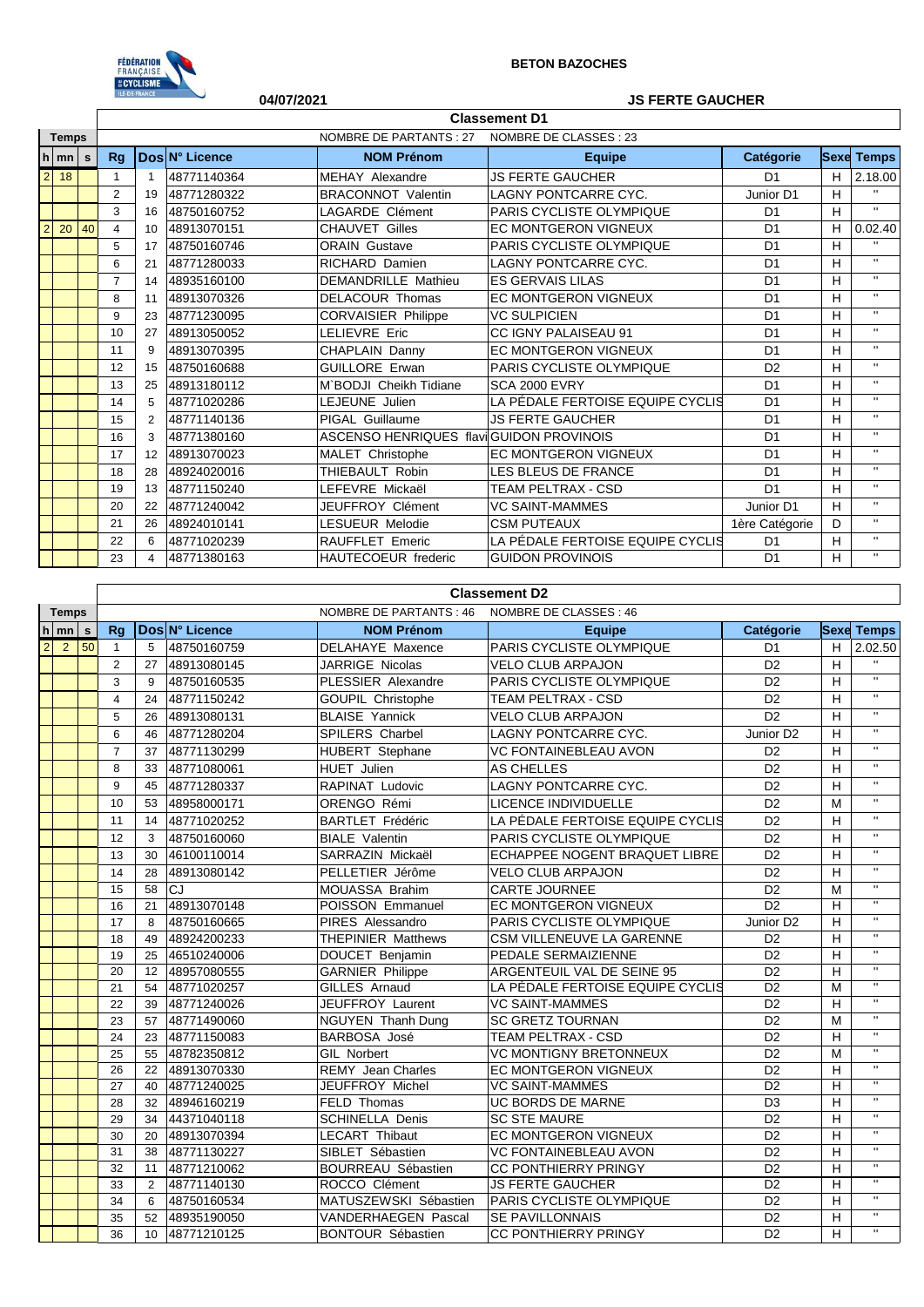|  | 37 | 43 | 48771230024 | <b>RENAUDIE Denis</b>     | IVC SULPICIEN         | D <sub>2</sub>        | н | $\mathbf{H}$ |
|--|----|----|-------------|---------------------------|-----------------------|-----------------------|---|--------------|
|  | 38 | 29 | 48913080119 | <b>TAN Muammer</b>        | VELO CLUB ARPAJON     | D <sub>2</sub>        | н | $\mathbf{H}$ |
|  | 39 | 19 | 48913070113 | <b>FERRI Pascal</b>       | EC MONTGERON VIGNEUX  | D <sub>2</sub>        | н | $\mathbf{H}$ |
|  | 40 | 42 | 48771230013 | <b>GARCIA</b> Juan Manuel | IVC SULPICIEN         | D <sub>2</sub>        | н | $\mathbf{H}$ |
|  | 41 | 18 | 48935130334 | JEGER Tomasz              | <b>USM GAGNY</b>      | D <sub>2</sub>        | н | $\mathbf{H}$ |
|  | 42 | 13 | 48924090394 | <b>ROGEL Joffrey</b>      | ANTONY BERNY CYCLISTE | D <sub>2</sub>        | н | $\mathbf{H}$ |
|  | 43 | 48 | 48913180217 | GODARD Aubin              | <b>SCA 2000 EVRY</b>  | D <sub>2</sub>        | н | $\mathbf{H}$ |
|  | 44 | 47 | 48913180086 | AUJUMIER Adam             | ISCA 2000 EVRY        | Junior D <sub>2</sub> | H | $\mathbf{H}$ |
|  | 45 | 56 | lCJ         | <b>AMBERT Corentin</b>    | <b>CARTE JOURNEE</b>  | D <sub>2</sub>        | M |              |
|  | 46 | 31 | 48913020099 | PEZZOLI Eric              | AS CORBEIL ESSONNES   | D <sub>2</sub>        | H | $\mathbf{H}$ |
|  |    |    |             |                           |                       |                       |   |              |

|              |                    |    | <b>Classement D3</b>                              |                |                                                                           |                             |                                                   |                |   |                   |  |  |  |
|--------------|--------------------|----|---------------------------------------------------|----------------|---------------------------------------------------------------------------|-----------------------------|---------------------------------------------------|----------------|---|-------------------|--|--|--|
| <b>Temps</b> |                    |    | NOMBRE DE PARTANTS : 26<br>NOMBRE DE CLASSES : 21 |                |                                                                           |                             |                                                   |                |   |                   |  |  |  |
|              | $h \mid mn \mid s$ |    | Rg                                                |                | Dos N° Licence                                                            | <b>NOM Prénom</b>           | <b>Equipe</b>                                     | Catégorie      |   | <b>Sexe Temps</b> |  |  |  |
|              | 51                 | 19 |                                                   | 18             | 48771280311                                                               | <b>CARPENTIER Laurent</b>   | <b>LAGNY PONTCARRE CYC.</b>                       | D <sub>3</sub> | н | 1.51.19           |  |  |  |
|              |                    |    | 2                                                 | 13             | 48913070088                                                               | <b>GREGOIRE</b> Jean Claude | <b>EC MONTGERON VIGNEUX</b>                       | D <sub>3</sub> | н | $\mathbf{u}$      |  |  |  |
|              |                    |    | 3                                                 | 16             | 46510240015                                                               | ROBERT Rémy                 | PEDALE SERMAIZIENNE                               | D <sub>3</sub> | н | $\mathbf{H}$      |  |  |  |
|              |                    |    | 4                                                 | 5              | 48771020245                                                               | <b>DOUCET Michel</b>        | LA PÉDALE FERTOISE EQUIPE CYCLIS Arbitre Régional |                | н | $\mathbf{H}$      |  |  |  |
|              |                    |    | 5                                                 | $\overline{2}$ | MAGE Frédéric<br><b>JS FERTE GAUCHER</b><br>D <sub>3</sub><br>48771140048 |                             | н                                                 | $\mathbf{H}$   |   |                   |  |  |  |
|              | 51                 | 49 | 6                                                 | 24             | 48771520020                                                               | <b>CAMBRAYE Michel</b>      | <b>TEAM CYCLISTE BUSSY</b>                        | D <sub>3</sub> | н | 0.00.30           |  |  |  |
|              |                    |    | 7                                                 | 23             | 48771050101                                                               | <b>LANGLOIS Didier</b>      | MELUN CYCL. ORGANISATION                          | D <sub>3</sub> | н | $\mathbf{H}$      |  |  |  |
|              |                    |    | 8                                                 | 15             | 48913070158                                                               | <b>LECART Patrice</b>       | <b>EC MONTGERON VIGNEUX</b>                       | D <sub>3</sub> | н | $\mathbf{u}$      |  |  |  |
|              |                    |    | 9                                                 | 21             | 48913080144                                                               | ATTOUMANI Assadi            | VELO CLUB ARPAJON                                 | D <sub>3</sub> | н | $\mathbf{H}$      |  |  |  |
|              |                    |    | 10                                                | 3              | 48750160248                                                               | PERDRIEAU François          | PARIS CYCLISTE OLYMPIQUE                          | D <sub>3</sub> | H | $\mathbf{H}$      |  |  |  |
|              |                    |    | 11                                                | 17             | 48924090021                                                               | <b>BIGNAMI Sébastien</b>    | <b>ANTONY BERNY CYCLISTE</b>                      | D <sub>3</sub> | н | $\mathbf{H}$      |  |  |  |
|              |                    |    | 12                                                | 11             | 48771080019                                                               | SENET Frédéric              | IAS CHELLES                                       | D <sub>3</sub> | H | $\mathbf{H}$      |  |  |  |
|              |                    |    | 13                                                | 26             | 48771140172                                                               | <b>DARDAILLON Bertrand</b>  | <b>JS FERTE GAUCHER</b>                           | D <sub>3</sub> | M | $\mathbf{H}$      |  |  |  |
|              |                    |    | 14                                                | 27             | 48771140313                                                               | <b>SCHAAF Christian</b>     | <b>JS FERTE GAUCHER</b>                           | D <sub>3</sub> | M | $\mathbf{u}$      |  |  |  |
|              |                    |    | 15                                                |                | 48771140057                                                               | JADAUT Yann                 | <b>JS FERTE GAUCHER</b>                           | D <sub>3</sub> | н | $\mathbf{u}$      |  |  |  |
|              |                    |    | 16                                                | 20             | 48771190117                                                               | <b>HERNANDEZ Leonides</b>   | <b>CC COULOMMIERS</b>                             | D <sub>3</sub> | н | $\mathbf{H}$      |  |  |  |
|              |                    |    | 17                                                | 25             | 48946070071                                                               | <b>DEVILLERS</b> Stéphane   | US ALFORTVILLE CYCLISME                           | D <sub>3</sub> | н | $\mathbf{H}$      |  |  |  |
|              |                    |    | 18                                                |                | 48771150253                                                               | <b>BOUCHER</b> Jean Michel  | <b>TEAM PELTRAX - CSD</b>                         | D <sub>3</sub> | н | $\mathbf{H}$      |  |  |  |
|              |                    |    | 19                                                | 19             | 48771280331                                                               | LE DAHERON Loic             | LAGNY PONTCARRE CYC.                              | D <sub>3</sub> | н | $\mathbf{H}$      |  |  |  |
|              |                    |    | 20                                                | 22             | 48771240016                                                               | PICARDAT Philippe           | <b>VC SAINT-MAMMES</b>                            | D <sub>3</sub> | н | $\mathbf{H}$      |  |  |  |
|              |                    |    | 21                                                | 10             | 48771150031                                                               | <b>SEGUIN Frédéric</b>      | <b>TEAM PELTRAX - CSD</b>                         | D <sub>3</sub> | н | $\mathbf{H}$      |  |  |  |

|                |                    |    | <b>Classement D4</b> |                       |                |                                         |                                  |                  |   |                   |  |  |  |
|----------------|--------------------|----|----------------------|-----------------------|----------------|-----------------------------------------|----------------------------------|------------------|---|-------------------|--|--|--|
|                | <b>Temps</b>       |    |                      |                       |                | NOMBRE DE PARTANTS : 31                 | NOMBRE DE CLASSES : 26           |                  |   |                   |  |  |  |
|                | $h \mid mn \mid s$ |    | Rq                   |                       | Dos N° Licence | <b>NOM Prénom</b>                       | <b>Equipe</b>                    | Catégorie        |   | <b>Sexe Temps</b> |  |  |  |
| $\mathbf{1}$   | 33                 | 35 | $\mathbf{1}$         | 10                    | 48924030036    | <b>GIROU Philippe</b>                   | <b>RUEIL A.C.</b>                | D <sub>4</sub>   | H | 1.33.35           |  |  |  |
| $\overline{1}$ | 34                 |    | $\overline{2}$       | 25                    | 48771230143    | <b>BELAIR Olivier</b>                   | <b>VC SULPICIEN</b>              | D <sub>4</sub>   | н | 0.00.26           |  |  |  |
|                |                    |    | 3                    | $\boldsymbol{\Delta}$ | 48771020285    | <b>HORNN</b> Jean Pierre                | LA PÉDALE FERTOISE EQUIPE CYCLIS | D <sub>4</sub>   | H | $\mathbf{H}$      |  |  |  |
|                |                    |    | 4                    | 18                    | 48913070032    | GALLAND Serge                           | <b>EC MONTGERON VIGNEUX</b>      | D <sub>4</sub>   | H | $\mathbf{u}$      |  |  |  |
|                |                    |    | 5                    | 14                    | 48771150037    | <b>HUNGER Norbert</b>                   | <b>TEAM PELTRAX - CSD</b>        | D <sub>4</sub>   | H | $\overline{11}$   |  |  |  |
|                |                    |    | 6                    | 15                    | 48782160091    | CHOISNE Alain                           | EC VELIZY 78                     | D <sub>4</sub>   | н | $\mathbf{u}$      |  |  |  |
|                |                    |    | $\overline{7}$       | 26                    | 48771230115    | <b>DELORIS Noël</b>                     | <b>VC SULPICIEN</b>              | D <sub>4</sub>   | H | $\mathbf{u}$      |  |  |  |
|                |                    |    | 8                    | 30                    | 48935130059    | LEBOUCQ Bernard                         | <b>USM GAGNY</b>                 | Arbitre Régional | H | $\mathbf{H}$      |  |  |  |
|                |                    |    | 9                    | 27                    | 48771190041    | <b>BORROZ</b> Jean Louis                | <b>CC COULOMMIERS</b>            | D <sub>4</sub>   | H | $\mathbf{H}$      |  |  |  |
|                |                    |    | 10                   | 13                    | 48935230006    | <b>DEWILDE</b> Philippe                 | <b>EC NOISEENNE</b>              | D <sub>4</sub>   | H | $\mathbf{H}$      |  |  |  |
|                |                    |    | 11                   | 23                    | 48771280134    | <b>BOUYER</b> Jacques                   | <b>LAGNY PONTCARRE CYC.</b>      | D <sub>4</sub>   | H | $\mathbf{H}$      |  |  |  |
|                |                    |    | 12                   | 33                    | 48935190008    | <b>CLAVIER Philippe</b>                 | <b>SE PAVILLONNAIS</b>           | D <sub>4</sub>   | M | $\mathbf{H}$      |  |  |  |
|                |                    |    | 13                   | 32                    | CJ             | <b>VASSEUR Périne</b>                   | <b>CARTE JOURNEE</b>             | D <sub>4</sub>   | D | $\mathbf{H}$      |  |  |  |
|                |                    |    | 14                   | 31                    | 48782280276    | <b>BIARNE Marc</b>                      | US MAULE CYCLISME                | D <sub>4</sub>   | н | $\mathbf{H}$      |  |  |  |
|                |                    |    | 15                   | 12                    | 44450830177    | <b>LEROUGE Patrick</b>                  | <b>GUIDON CHALETTOIS</b>         | D <sub>4</sub>   | H | $\mathbf{H}$      |  |  |  |
|                |                    |    | 16                   | 17                    | 48771080057    | <b>HUET Laurent</b>                     | <b>AS CHELLES</b>                | D <sub>4</sub>   | н | $\mathbf{H}$      |  |  |  |
|                |                    |    | 17                   | 19                    | 48913070378    | JEANNEQUIN Louna                        | <b>EC MONTGERON VIGNEUX</b>      | Junior           | D | $\mathbf{H}$      |  |  |  |
|                |                    |    | 18                   | 20                    | 48913070255    | PAPINAUD Joël                           | <b>EC MONTGERON VIGNEUX</b>      | D <sub>4</sub>   | H | $\mathbf{H}$      |  |  |  |
|                |                    |    | 19                   | 9                     | 48946270215    | <b>MARTIN Frédéric</b>                  | <b>AV THIAIS</b>                 | D <sub>4</sub>   | H | $\mathbf{H}$      |  |  |  |
|                |                    |    | 20                   | 5                     | 48771020282    | LEJEUNE Alain                           | LA PÉDALE FERTOISE EQUIPE CYCLIS | D <sub>4</sub>   | н | $\mathbf{H}$      |  |  |  |
|                |                    |    | 21                   | 24                    | 48771280310    | LOPEZ Alan                              | <b>LAGNY PONTCARRE CYC.</b>      | D <sub>4</sub>   | H | $\mathbf{H}$      |  |  |  |
|                |                    |    | 22                   | 22                    | 48771280258    | <b>BARBA Robert</b>                     | <b>LAGNY PONTCARRE CYC.</b>      | D <sub>4</sub>   | н | $\mathbf{H}$      |  |  |  |
|                |                    |    | 23                   | 21                    | 48913070331    | <b>REMY Sandra</b>                      | <b>EC MONTGERON VIGNEUX</b>      | D <sub>1</sub>   | D | $\mathbf{H}$      |  |  |  |
|                |                    |    | 24                   | 6                     | 48771020294    | <b>OLIVEIRA Michel</b>                  | LA PÉDALE FERTOISE EQUIPE CYCLIS | D <sub>4</sub>   | H | $\mathbf{H}$      |  |  |  |
|                |                    |    | 25                   | 8                     | 48946270046    | <b>GONCALVES DA CRUZ CarlIAV THIAIS</b> |                                  | D <sub>4</sub>   | H | $\mathbf{H}$      |  |  |  |
|                |                    |    | 26                   | 11                    | 48924030091    | <b>LEROY Gérard</b>                     | RUEIL A.C.                       | D <sub>4</sub>   | H | $\mathbf{H}$      |  |  |  |

# **Prix d'équipe**

| <b>CLUB</b>                       | Place 1 | Place 2 | Place 3 | <b>Points</b> |
|-----------------------------------|---------|---------|---------|---------------|
| <b>1 PARIS CYCLISTE OLYMPIQUE</b> |         |         |         |               |
| 2 LAGNY PONTCARRE CYC.            |         |         |         |               |
| <b>3 EC MONTGERON VIGNEUX</b>     |         |         |         | 10            |